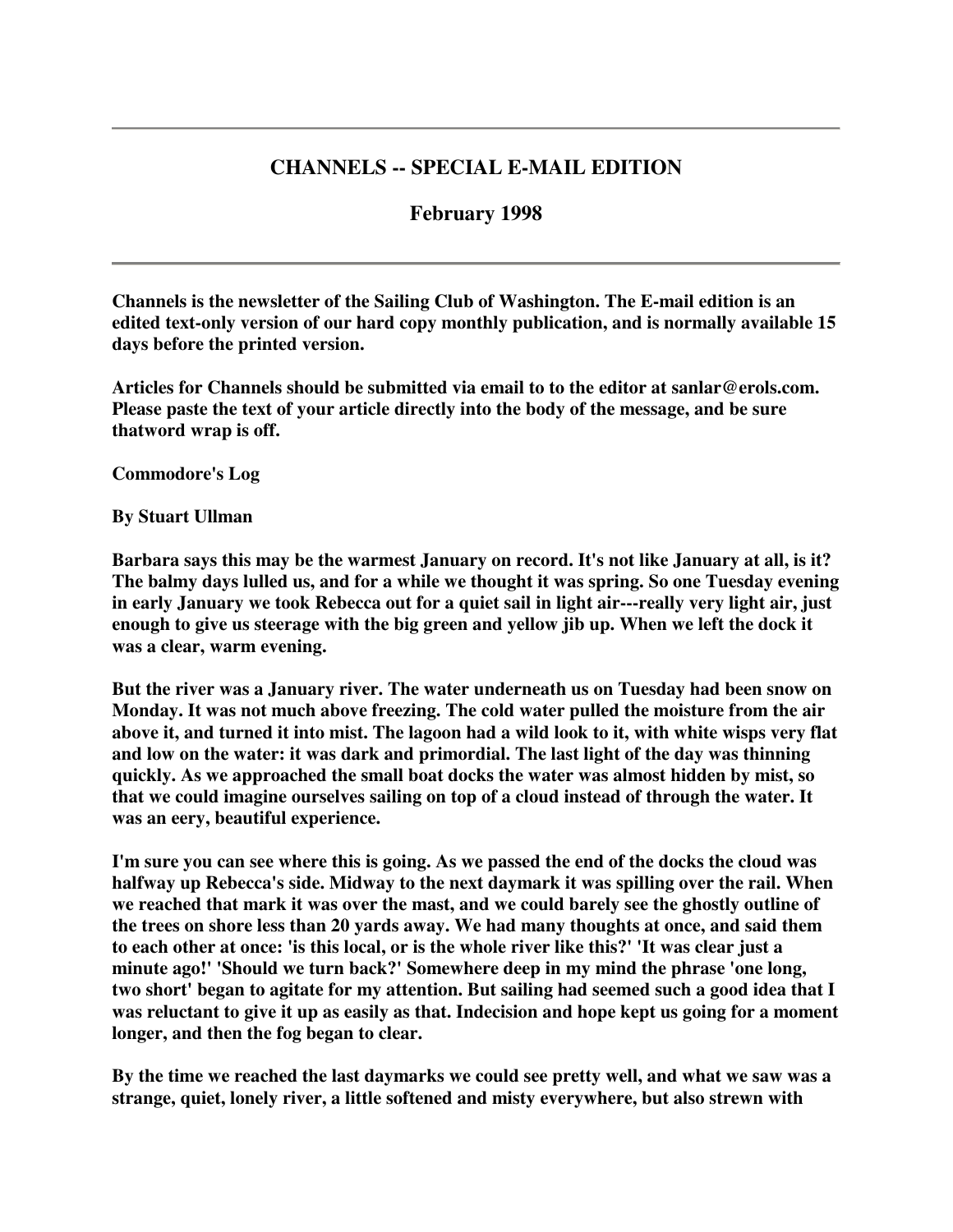**great sculptures of dense fog: pillars and spheres, and shapes you might see in a lava lamp. We were alone, and with good reason: we were idiots to be there. I am writing this as a confession, not a recommendation. We should have turned back as soon as we saw that fog was possible. In the lagoon, when we saw the rising wispy whiteness, and recognized that the air was warm and wet, and the water was very cold, we should have known that fog was out there. I should have known it. But it's easy to say afterward what you surely should have known at the time, isn't it?**

**We looked behind us and saw the thick mass we had just sailed through, and once again let hope overcome good sense. We thought: that may dissipate if we wait a while. So we sailed between the sculptures for half an hour or so. I have to admit that it was fun. But the sculptures kept getting fatter, and the space between them smaller. Finally we accepted what should have been evident from the start. We turned around and headed back.**

**The bank of fog across the marina channel had only grown bigger and denser, of course, and now all daylight was gone. As we approached the power plant we were already deep in it. We could barely see where we were. If this had been any other place on earth I would have found somewhere to anchor until the fog lifted. But in the end there is no substitute for local knowledge: I have sailed back past that shoreline so many times that I do the dead reckoning without thought. I knew where I was. Just when I expected them, the first pair of daymarks loomed out of the fog, and we passed between them in silence. After that I** followed the depth gauge in, keeping just far enough off the shore to stay in six to eight feet **of water---Rebecca draws four. Right on schedule the small boat docks appeared ahead of us, well lit and visible. We sailed out of the fog bank into a clear moonlit night on the lagoon.**

**I'm sure there are many good lessons to learn from this experience, but I'm not sure what they all are. Maybe you can tell me when we see each other next.**

**And now, your attention please, ladies and gentlemen. Your homework assignment this month is to review your Chesapeake Bay ecology in preparation for the February speaker. I recommend that you study by the following method: find a copy of a CD by Corey Harris called "Fish ain't Bitin'", and play cut 5, the title cut, repeatedly between now and then.** There may be a quiz on this at the meeting, if I can figure out what a quiz would look like.

**The speaker at the February meeting will be Dr. James Wesson, head of the Conservation/Replenishment Division of the Marine Resources Commission of the Commonwealth of Virginia. Vice Commodore Thom Unger and Maintenance guru Monica Maynard recently attended a talk by Dr. Wesson on the history and replenishment of oysters in the Chesapeake, and were impressed by the man and excited about his talk.**

**"Oysters??!" I hear you exclaim: "You invited someone to talk to us about oysters?"**

**Well, yes. I know, I know, some people don't like eating oysters. I'm not a big oyster eater myself. But there is romance in the history of oystering on the bay---skipjacks, dredgers and tongers, real shooting oyster wars! And oysters have other virtues. I believe they are**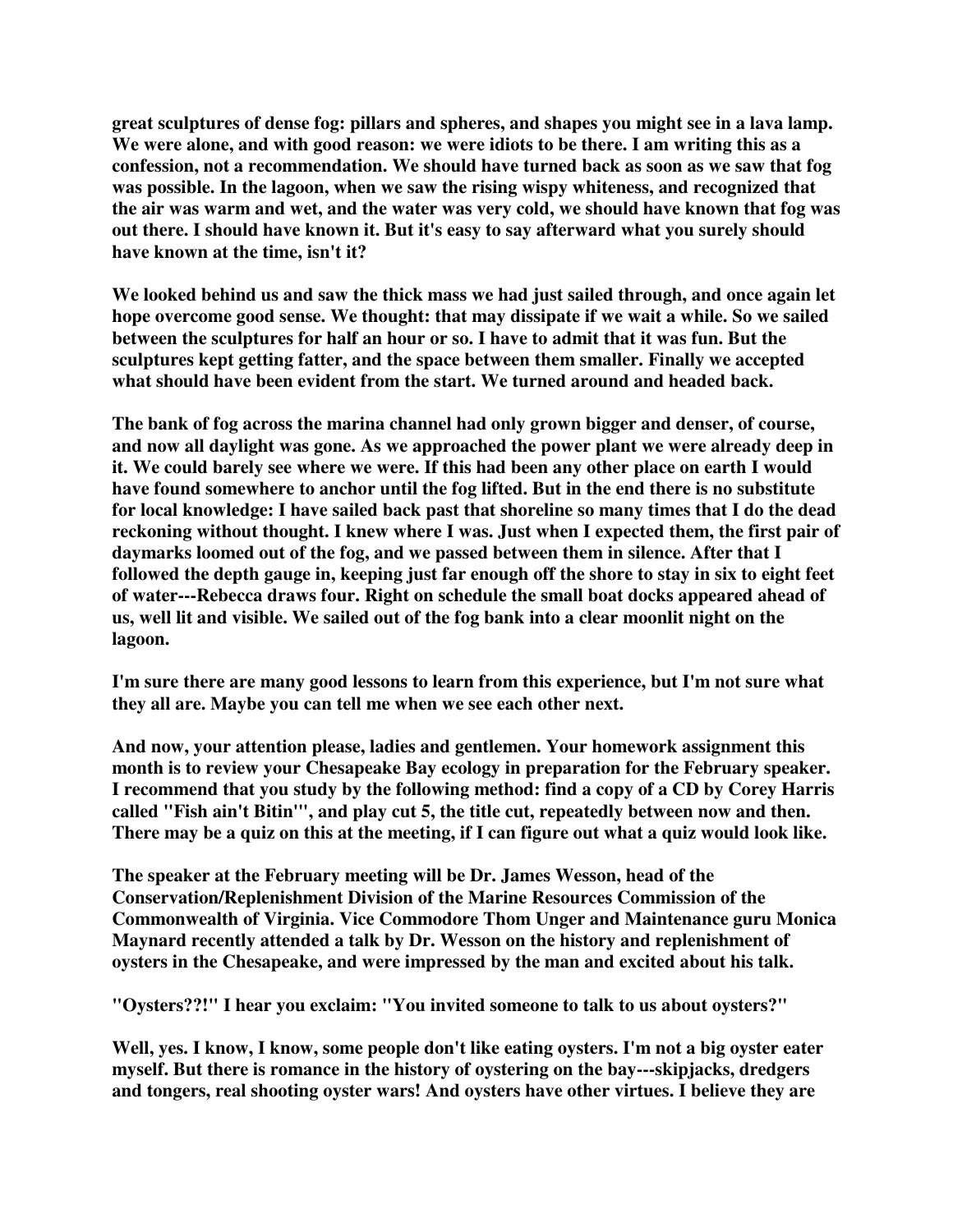**the most efficient bay water treatment system there is, and the bay has been losing them for a hundred years. A century ago, oysters filtered all the water in the bay every seven days, according to a recent article in the Washington Post\*. Now the population has dwindled so much that the same task takes them more than a year. The oyster population, the Bay's own cleansing mechanism, is now down to about one percent of its 19th century level. If you care about the Bay, you care about the oysters in it. Come listen to Dr. Wesson explain their past and about what we can hope for their future.**

**Oh---what about the Corey Harris cut? Well, OK, it may not really be a completely relevant treatise on ecology. But it is some pretty decent blues.**

**\*"Oystering in the Chesapeake Bay", Cheryl Lyn Dybas, W. Post Horizon section, Jan 14.**

**\*\*\*\*\*\*\*\*\*\*\*\*\*\*\*\*\*\*\*\*\*\*\*\*\*\*\*\*\*\*\*\*\*\*\*\*\*\*\*\*\*\*\*\*\*\*\*\*\*\*\*\*\*\*\*\* On the River By Alice Starcke**

**I'm looking forward to a great year of sailing, racing and other fun on the Potomac. To start the season, we'll have an evening Racing Seminar on Wednesday, April 22--for those new to racing and anyone who wants a refresher. The event is being planned by our Training Director, Scott Getzow, so watch his articles and course listings for details.**

**The Tuesday Night Races begin on April 28. Initially, I'm planning on short Flying Scot racing in the cove at WSM, with flag signals from the pier. We can do either a triangle course or l-2 laps windward- leeward, with occasional downwind starts thrown in for fun. Lots of variations are possible with racing--the fun begins at 6 p.m. As always, volunteers** will be needed to help with, mark setting, starts, and so forth. Ill be in touch with those who **have indicated an interest in racing on membership forms and all others are welcome. Another option to explore again this year is participation in PRSA races on Sunday mornings.**

**Weekly Social Sail begins on Thursday, April 23. Social Sail, as many of you know, also takes much volunteer effort. After being elected to the board--first I freaked, then I calmed down and started planning. This looks like a HUGE job, and I know I will need many people to help. My first plan is to split the job of coordinating River Activities into two parts-- Social Sail and Racing/River Cruises. When I though it through and figured out on paper exactly how much time and effort is needed to run both functions effectively, it really, truly looked like a two-person job to me. Particularly if each person is to be left with enough free time for sailing and otherwise enjoying leisure hours in the spring and summer. And I say that very sincerely, not just to try to skin down the size of my SCOW board workload. I also would like very much to put most of my energies into making our racing program even better, and having more river cruises.**

**Thus, I'm looking for one brave person to take on the job of coordinating Social Sail events for the year. This is the club's single most important new-member recruiting activity, so if you've ever thought about making a big contribution to the well being of SCOW, here's**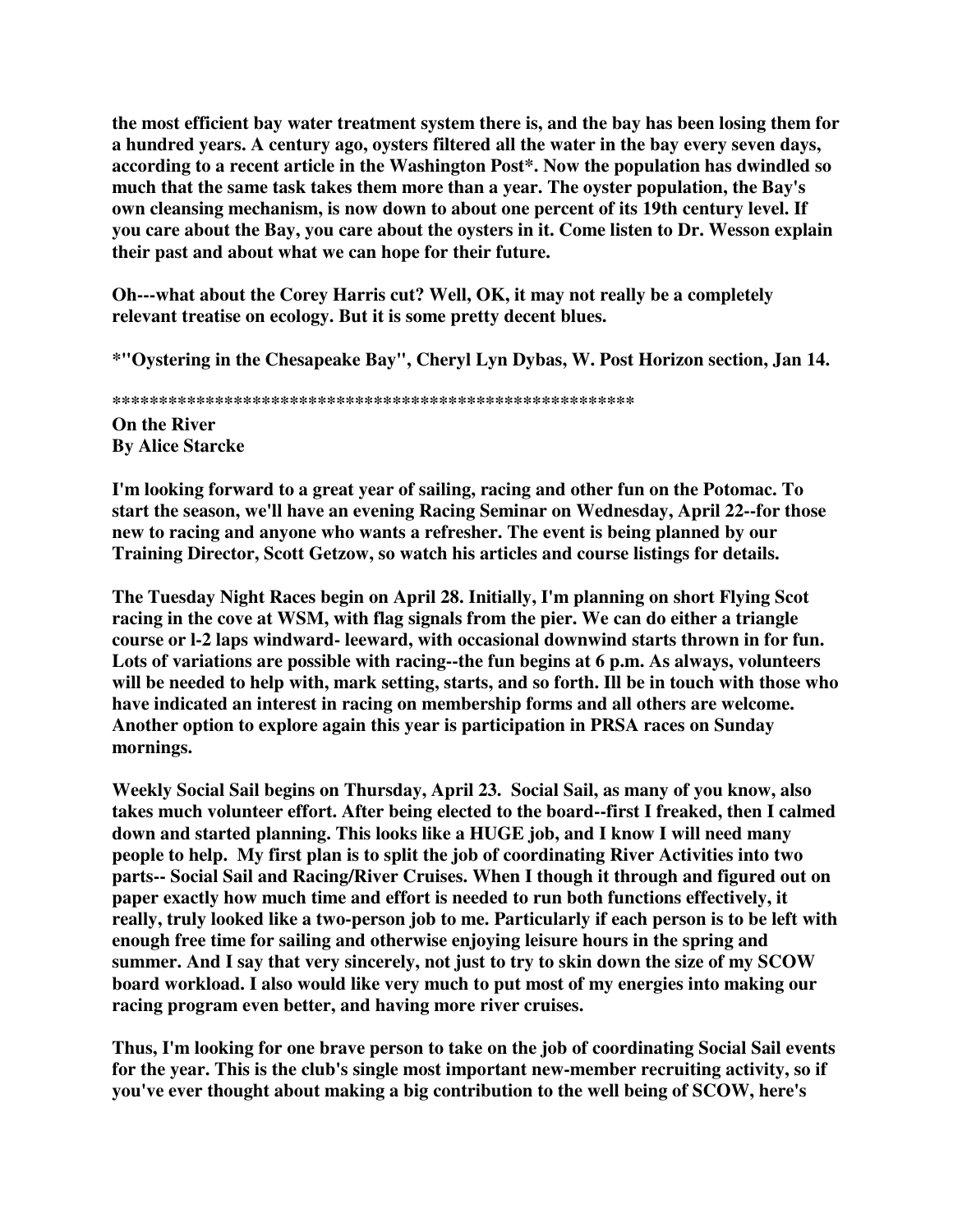**your opportunity. You'll get my backing and a lot of freedom to run your own show. I have some ideas for ways to vary and perhaps simplify the planning of Social Sail, but looking at these options may require willingness to "think outside the box" and break with tradition. For example: think about a Social Sail Coordinator of the Month, a Social Sail Coordinator of the Week, a coordinated potluck, food purchased from the Marina snack bar, a set food price rather than "donate whatever you want to," OR combinations of the above. More details on this next month.**

**I welcome your suggestions and feedback. My e-mail address is alicems@compuserve.com.**

**\*\*\*\*\*\*\*\*\*\*\*\*\*\*\*\*\*\*\*\*\*\*\*\*\*\*\*\*\*\*\*\*\*\*\*\*\*\*\*\*\*\*\*\*\*\*\*\***

**Great Social Skate! by Denise Derry**

**The first SCOW Social of 1998 was a success, thanks to those who skated despite early Monday morning alarms; and it was a \*sweet\* success, thanks to the efforts of the club's able bakers & chefs!**

**Nineteen of us were on the ice... most of the time... and three who are Weak of Ankle, came along for laughs. I'd venture that they were not disappointed!**

**I think the ice has become more slippery than the last time I skated. By pure luck, and the convenient arms of Thom Unger & Monica Maynard, I did not fall. Thom and Monica couldn't rescue everyone, though, so there were a few spills and thrills. Mighty impressive ones, at that!**

**Cathy Hess took high honors for grace as she lowered to one knee and slid along until eventually the other leg gave way. Monica Maynard received extra credit for falling with consideration given to those behind her - she kept her legs tucked under so she wouldn't trip anyone as they passed. Commodore Ullman however, gets the Gold for his full-fledged, arms-a-flail prat fall on his very first round. It would have made Chevy Chase of the old Saturday Night Live bunch very jealous! (And Stuart thought we weren't watching!)**

**Many others seemed to do well, and only a few needed moderate assistance from the railing. I don't recall seeing ice shavings on the jeans of Ron or Micky Pugh, Victoria Hampton, or Mike Tankersley... but then, I may have missed a few minutes while munching cookies...**

**The party/locker room was located right off the ice, and once we set up, it was THE place to be. We had sodas, cider, munchies, and sweets. Kudos to Kevin (don't-call-me-Cream-Puff) Teitel for his delicious (you guessed it) cream puffs! They disappeared as soon as the plastic wrap was removed. By the end of the year, I venture Kelly Bowers will be famous for her chocolate chip cookies - look for "Ms. Bowers'" shops coming to a mall near you! Thanks goes to Brenda Rascona - never have chips and salsa looked more elegant - and to Monica Maynard for her cookie contributions!**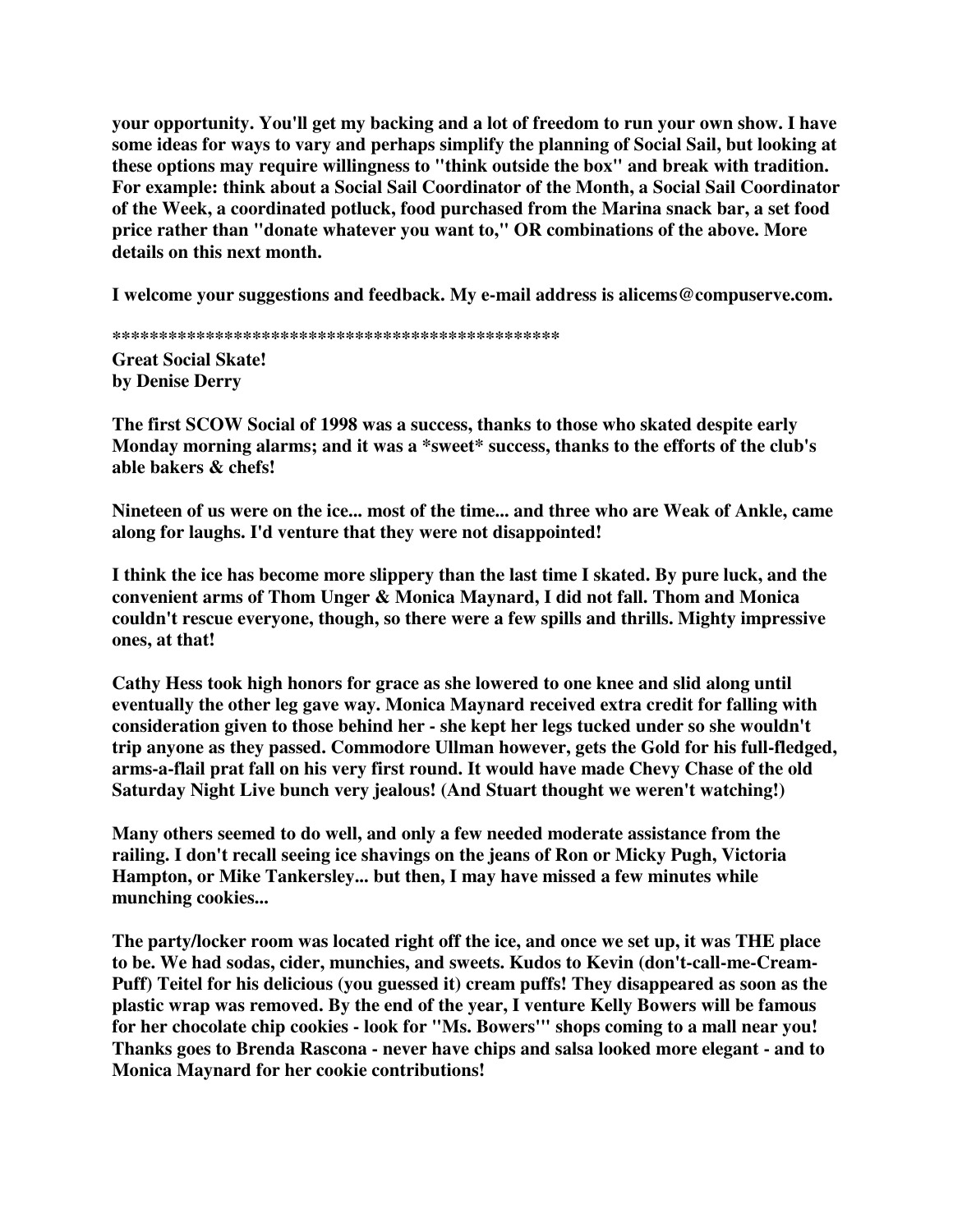**I'd like to add a special thanks to Susan Berman, without whom I doubt I would have been able to skate! She didn't skate for the first half of the evening, so volunteered to (wo)man the party room during it's busiest time. That was a tremendous help to me! Kelly Bowers took over for the last half, after her ankles told her to stop skating. Unfortunately, the cream puffs were gone by then.**

**Thanks, SCOW, for making it a fun night! Really, my feet don't hurt too much....**

**\*\*\*\*\*\*\*\*\*\*\*\*\*\*\*\*\*\*\*\*\*\*\*\*\*\*\*\*\*\*\*\*\*\*\*\*\*\*\*\*\*\*\*\*\*\*\*\* Training News by Scott Getzow**

**Well, we have scheduled another busy year of training. We kick it off with a train-thetrainers day. All trainers from last year who wish to teach again should attend this meeting. The session is tentatively scheduled for Saturday, April 18, 1-5 PM, at the WSM's chart room. (There is also a rumor going around that a SCOW T-shirt will be given to those that attend).**

**The classes to be held through June are as follows:**

**The Basic Sailing course classroom sessions are on Wednesdays, April 29, May 6,13 and 20 all at the WSM chart room, starting at 7:30 PM. The water classes are on Saturdays and Sundays, May 2,3,9,10, and 16,17, with two classes a day, 8-12, and 12-4 PM.**

**There is tentatively scheduled a second Basic Sailing course, if sufficient demand exists. This one will also be on Wednesdays, June 10,17,24,and July 1. The water sessions will be on the weekends, June 13,14,20,21,27 and 28.**

**Like last year, a Cruising boat course will be offered. The classroom date is June 3 at 7:30** PM at the WSM, and the water classes will be held on June 6, and June 13, 8-5 PM, with a **nighttime class on Friday June 12 from 6-11 PM.**

**Also, if sufficient demand exists, a Racing Seminar will be held on April 22, starting at 7:30, at the WSM chart room. This class was very popular last year, and I am sure it will again be this year.**

**Anyone interested in taking a course should contact me at the phone number on the back of Channels or at my address on SCOW's web page.**

**\*\*\*\*\*\*\*\*\*\*\*\*\*\*\*\*\*\*\*\*\*\*\*\*\*\*\*\*\*\*\*\*\*\*\*\*\*\*\*\*\*\*\*\*\*\*\*\***

**Basic Boating course- made easy! by Shelby Shoop**

**The Potomac River Power (and Sail) Squadron, a local branch of the United States Power Squadron(USPS), is holding a one-day basic boating class called BoatSmart on Saturday, February 28, 1998. The USPS is not those folks who bring you mail and make the evening**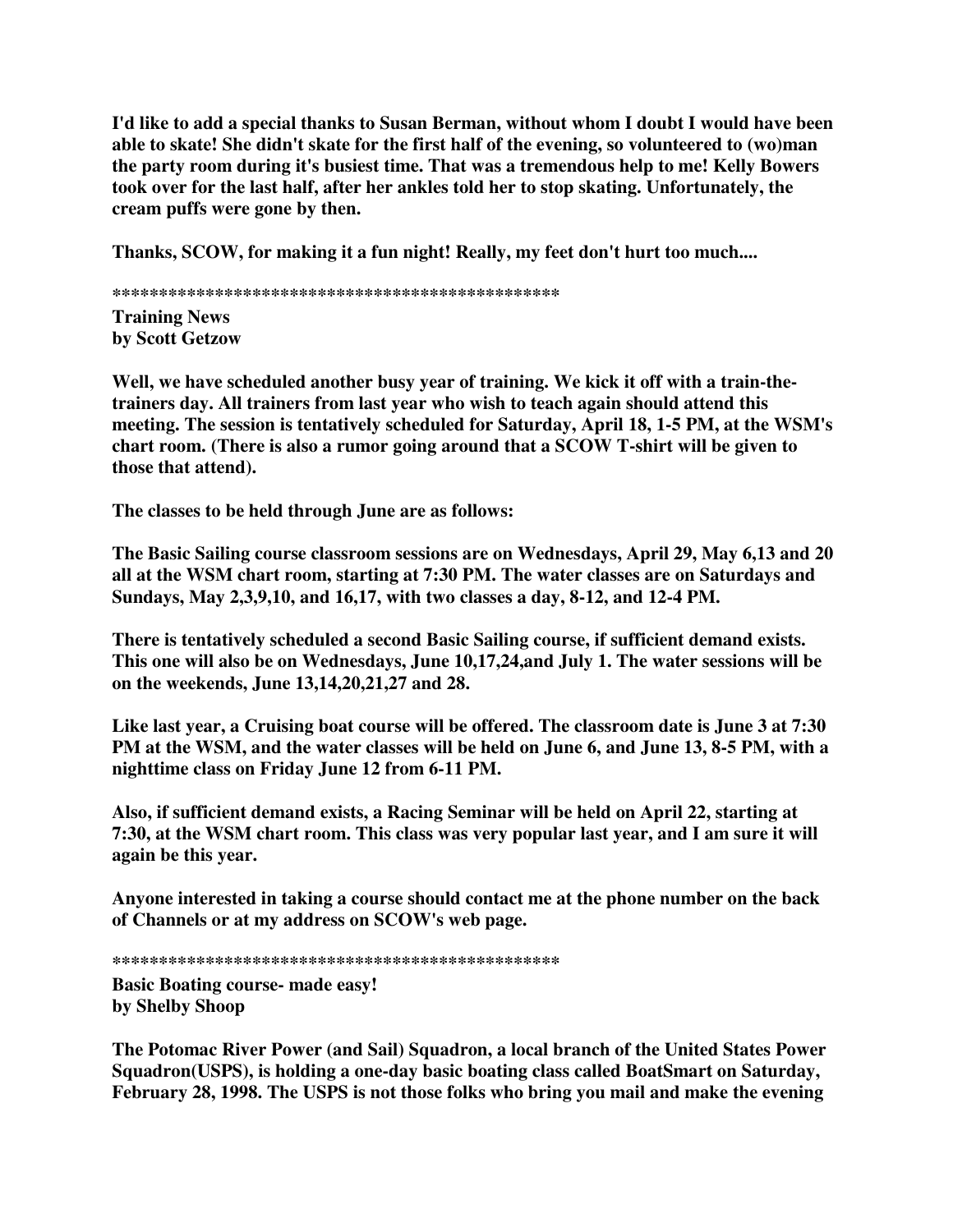news with words like "disgruntled" and "shotgun" in the copy. It is a nationwide boating organization devoted to boating education and fun on the water. I belong to the squadron that is presenting this seminar.

The BoatSmart class grants Maryland's Boating Safety Education Certificate, which anyone born after July 1, 1972 MUST have to operate a boat on MD waters. (Virginians, note that it does not matter where you live, but where you operate your boat!) There are good reasons to take the course even if you were born after the effective date. For instance, if you were born before 7-1-72, but you intend to teach your teenager how to drive or sail your boat in Maryland waters, you must have the certificate, and your child must get one. Taking the course even makes you eligible for USPS membership and more advanced courses like Piloting, Cruise Planning, Engine Maintenance, Marine Electronics and **Celestial Navigation.** 

BoatSmart will be offered at Chevy Chase Community Center, 5601 Connecticut AVE., NW, Washington DC, 9:00 am to 4:00 pm. The textbook is only \$16.00 (including tax) and there is no charge for the course. (This course is usually offered over 6 evenings with a \$26 materials charge, so this one is a bargain in time and money.) The instructor is an experienced Power Squadron member who volunteers his time.

I hope that some of you will take advantage of this opportunity. If you would like more information about BoatSmart or the Power Squadrons, you may phone me at 301-933-6672 or e-mail me at shelbyshoop@erols.com or phone Cleveland Leggett of the Potomac River Power Squadron at 202-526-0289.

One new member (first for 1998):

Linda Roszkowski 

Gert's Favorite Oyster Loaf\*

ingredients:

1 pint oysters 4 tsp minced onion 1 cup milk 3 eggs  $1/2$  tsp salt 4 T. melted butter 8 cups bread crumbs

directions:

Combine and form into a loaf. Bake at 400 degrees for 40 minutes.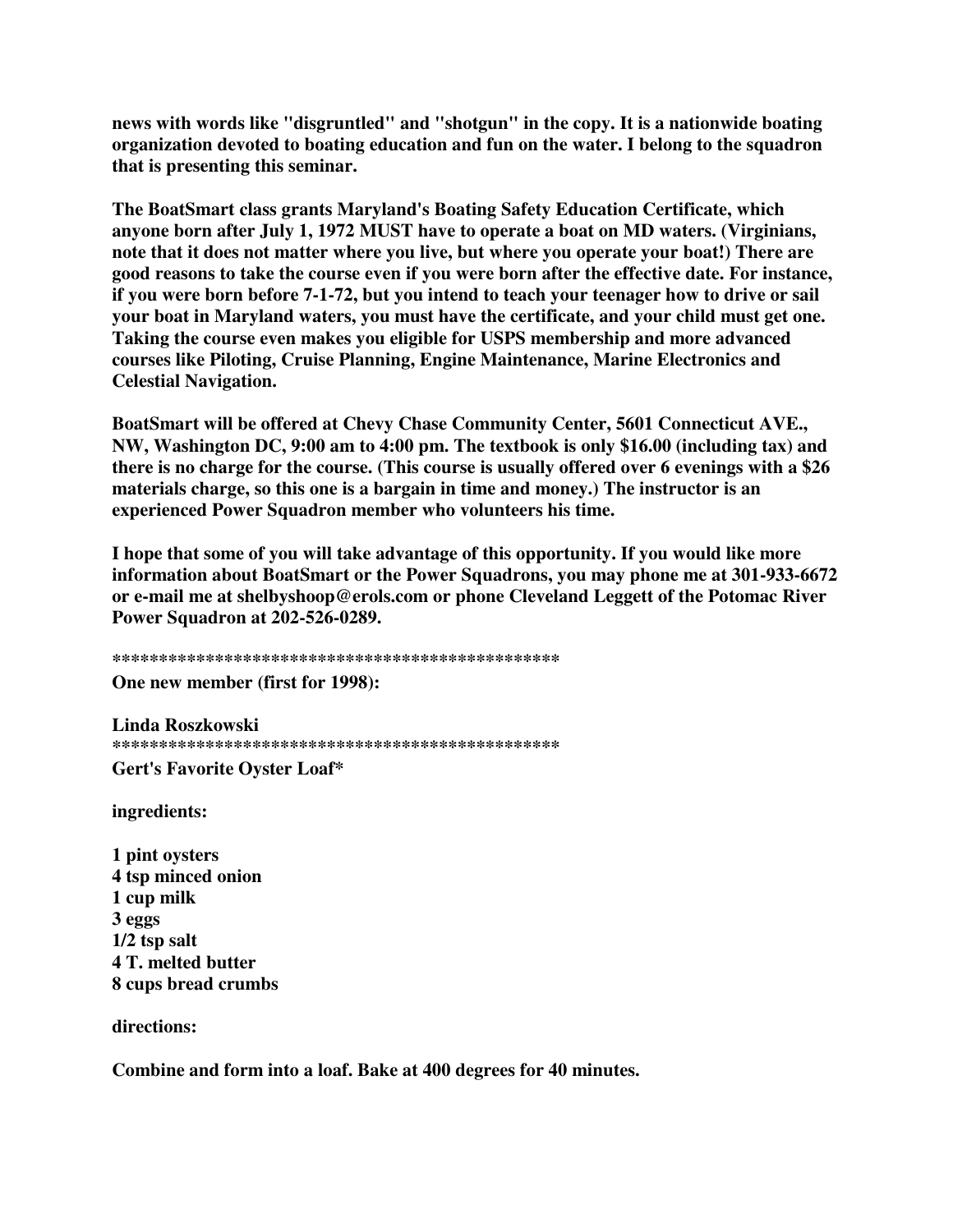\* Recipe from Gertrude herself.

**Oyster Pie Nero Wolfe\*** 

3 T. butter 2 shallots, minced 3 T. flour 1 T. finely chopped celery 2 tsp. finely chopped chervil 1 tsp. finely chopped fresh parsley 1 tsp. soy sauce  $1/4$  tsp. salt 1/4 tsp. freshly ground black pepper

3 dozen oysters, with their liquor 3 thin slices Georgia ham, cut in small pieces

sufficient puff pastry for a top crust  $2T.$  milk

Melt butter in sauce pan, add shallots; when they are tender but not yet brown add flour  $\&$ stir. When well blended add oyster liquor & stir, then add celery, herbs, soy sauce, salt and pepper. Simmer for 5 minutes.

Lay the oysters and ham in a large deep baking dish, and pour the sauce over them. Cover with puff pastry top crust. Brush with milk and bake for 5 minutes at 450 degrees. Lower heat to 350 degrees and bake until crust is delicate brown and well risen.

\* Recipe abbreviated a bit, but almost verbatim from 'The Nero Wolfe Cook Book', by Rex **Stout, Viking Press 1973** 

**Grandpa's Ovster Stew\*** 

1 T. minced onion 1 T. minced celery 1 T. finely chopped fresh parsley 1 cup finely chopped mushrooms 2 T. butter 1.5 cups chicken broth 1 cup heavy cream 2 cups tiny drained oysters salt and freshly ground pepper to taste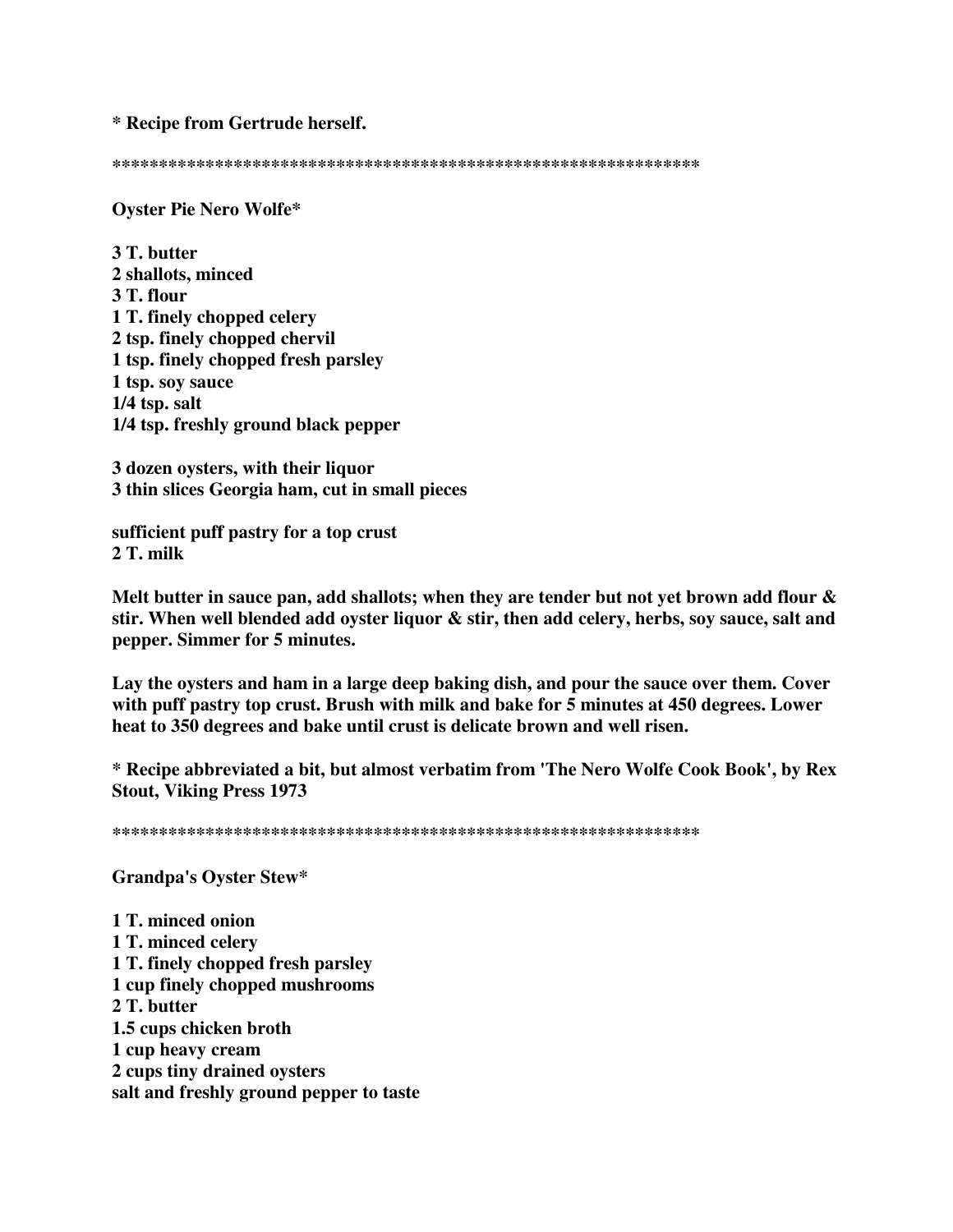**In a large saucepan, saute onion, celery, parsley and mushrooms until tender but not brown. Pour chicken stock and cream into the top of a double boiler and heat until very hot but not boiling. Turn off heat. Add oysters and vegetables with their cooking liquids. Add salt and pepper to taste. Serve in a generous bowl over crisp toast or with croutons.**

**\* Recipe abbreviated, but almost verbatim from 'The Pioneer Lady's Hearty Winter Cookbook', by Jane Watson Hopping, Villard Books 1996**

**\*\*\*\*\*\*\*\*\*\*\*\*\*\*\*\*\*\*\*\*\*\*\*\*\*\*\*\*\*\*\*\*\*\*\*\*\*\*\*\*\*\*\*\*\*\*\*\*\*\*\*\*\*\*\*\*\*\*\*\*\*\*\***

#### **SCOW 1998 Approved Budget**

#### **Category Budget Total**

#### **Inflows:**

Administrative Interest Earned 100 Miscellaneous 100 Administrative Total 200 Boat Use Fees Combo 2800 Cruisers Only 1200 Scots Only 4650 Boat Use Fees Total 8650 Boatique Sales Total 700 700 Member Dues Associate 0 Household 3225 Individual 7725 Member Dues Total 10950 River Events Total 500 500 **Social Revenue** Also Ran Picnic 150 Camp L. 500 Canoe Trip 750 Crab Feast 750 Fifty-Fifty 150 Hail & Farewell 2500 Halloween 300 Holiday Raft-Up 0 July 4th 300 June Picnic 300 Maintenance Picnic 150 Mardi Gras 750 Re-up Brunch 1150 Sep 4th 300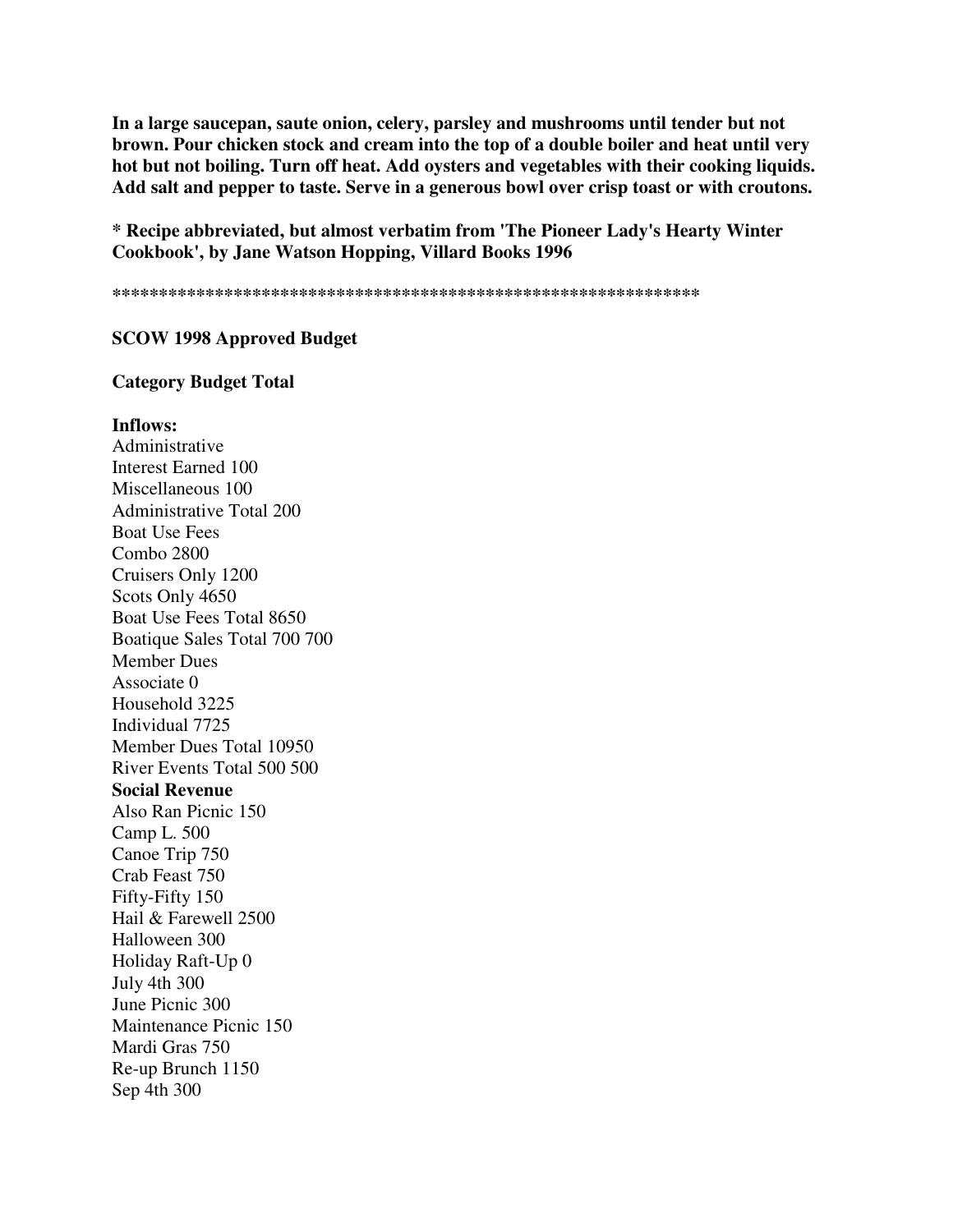## **Social Revenue Total 8050**

Training Fees Basic Sailing 3800 Bay Nav 200 Capsize Class 100 Cruising Class 1100 Intermediate Sailing 100 Racing Seminar 300 Training Fees Total 5600

## **Inflows Total 34650**

**Outflows: Administration** Assoc. Dues 85 Bank Charges 25 DC Corp Fee 100 Miscellaneous 200 PO Box Rental 60 Postage 90 Storage Unit 720 Category Budget Total Supplies 50 Telephone Service 520 Administration Total 1850 Bay Activities Total 500 500 Boat Asset Fund Total 2500 2500 Boatique Outlay Total 300 300 **Committees** Boat Asset 50 Safety 100 Training 100 Committees Total 250 Fleet Operations Insurance 2500 Maintenance 3500 Registrations 80 Scheduler 500 Skipper Materials 250 Slip Fees 5700 Fleet Operations Total 12530 Member Activities Awards 300 Directories 450 Elections 300